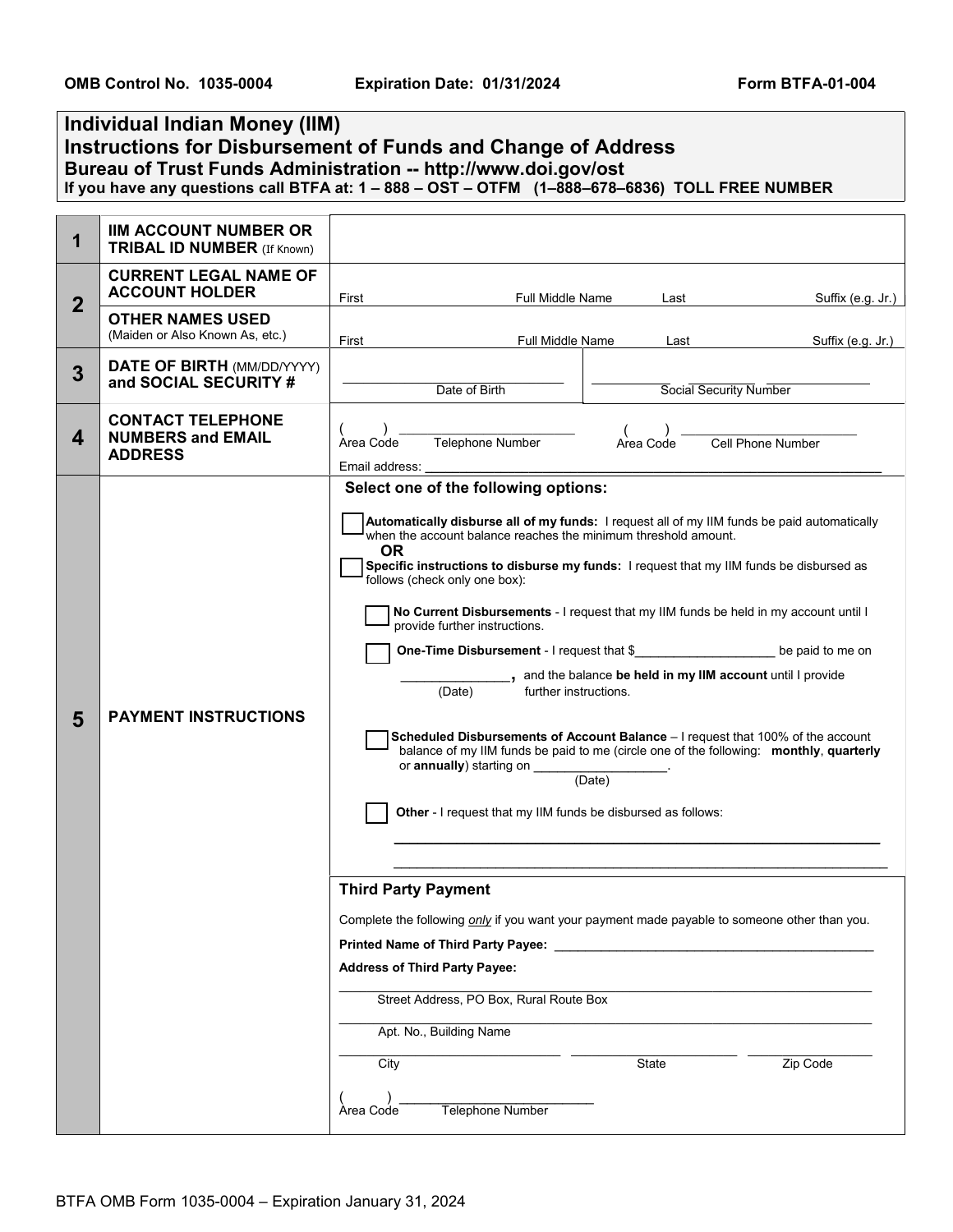| <b>Individual Indian Money (IIM)</b>                                                                                                  |                                                                                                                                                                                                                                                                                                                                                                                                                                                                                                                                                                                                                                                                                                                                                                                                                                                                                   |                                                                                                                                                                                                                                                                                                                                                                                                                                                                                                                                                                                                                                                       |  |  |  |  |  |  |
|---------------------------------------------------------------------------------------------------------------------------------------|-----------------------------------------------------------------------------------------------------------------------------------------------------------------------------------------------------------------------------------------------------------------------------------------------------------------------------------------------------------------------------------------------------------------------------------------------------------------------------------------------------------------------------------------------------------------------------------------------------------------------------------------------------------------------------------------------------------------------------------------------------------------------------------------------------------------------------------------------------------------------------------|-------------------------------------------------------------------------------------------------------------------------------------------------------------------------------------------------------------------------------------------------------------------------------------------------------------------------------------------------------------------------------------------------------------------------------------------------------------------------------------------------------------------------------------------------------------------------------------------------------------------------------------------------------|--|--|--|--|--|--|
| <b>Instructions for Disbursement of Funds and Change of Address</b><br>Bureau of Trust Funds Administration -- http://www.doi.gov/ost |                                                                                                                                                                                                                                                                                                                                                                                                                                                                                                                                                                                                                                                                                                                                                                                                                                                                                   |                                                                                                                                                                                                                                                                                                                                                                                                                                                                                                                                                                                                                                                       |  |  |  |  |  |  |
|                                                                                                                                       |                                                                                                                                                                                                                                                                                                                                                                                                                                                                                                                                                                                                                                                                                                                                                                                                                                                                                   | If you have any questions call BTFA at: 1 - 888 - OST - OTFM (1-888-678-6836) TOLL FREE NUMBER                                                                                                                                                                                                                                                                                                                                                                                                                                                                                                                                                        |  |  |  |  |  |  |
| 6                                                                                                                                     | <b>METHOD OF PAYMENT</b><br>Must select one option.<br>NOTE: The electronic transfer of your<br>IIM funds to a BTFA Debit Card or<br>Direct Deposit to your checking or<br>savings account helps to safeguard<br>against lost, stolen or forged checks.<br>In addition, you will generally receive<br>your IIM funds quicker with electronic<br>transfer since mail time for a check will<br>vary depending on the United States<br>Postal Service and the destination.<br>When oil & gas royalties are posted to<br>your IIM account we will mail an<br>Explanation of Payment (EOP) to you.<br>If your royalty payment is sent to you,<br>either by Direct Deposit or by check,<br>the EOP will be mailed to you at the<br>same time.<br>If your royalty payment is held in your<br>IIM account, an EOP will be mailed to<br>you the day after it posts to your IIM<br>account. | <b>Direct Deposit to Checking Account</b><br>  Direct Deposit to Savings Account<br>Banking information - Attach a voided check or provide the following information:<br>Financial Institution Name:<br>Contact Telephone Number(s):<br>OR   BTFA Debit Card<br>If Direct Deposit or BTFA Debit Card is selected, indicate<br>the preferred method of ACH Deposit Notification:<br>Email<br><b>Text</b><br><b>No Notification</b><br>OR $\Box$ Check<br>NOTE: If you want your check to be delivered to an address different than the mailing address set<br>forth in Section 7 below, please provide your check mailing address on a separate paper. |  |  |  |  |  |  |
| $\overline{7}$                                                                                                                        | <b>MAILING ADDRESS</b><br>NOTE: Complete this section even<br>if you are requesting an BTFA Debit<br>Card or if you are receiving your<br>funds by Direct Deposit.                                                                                                                                                                                                                                                                                                                                                                                                                                                                                                                                                                                                                                                                                                                | Street Address, PO Box, Rural Route Box<br>Apt. No., Building Name<br>State<br>Zip Code<br>City<br>Please check if this is a new address.                                                                                                                                                                                                                                                                                                                                                                                                                                                                                                             |  |  |  |  |  |  |
| 8                                                                                                                                     | <b>YOUR SIGNATURE</b><br><b>OR MARK</b><br>NOTE: Your signature or mark<br>must be witnessed. The witness<br>must complete Section 9.                                                                                                                                                                                                                                                                                                                                                                                                                                                                                                                                                                                                                                                                                                                                             | I certify that the information provided is true and correct.<br>Account Holder Signature or Mark<br>Date                                                                                                                                                                                                                                                                                                                                                                                                                                                                                                                                              |  |  |  |  |  |  |
| I, the undersigned, certify that this request was signed in my presence.                                                              |                                                                                                                                                                                                                                                                                                                                                                                                                                                                                                                                                                                                                                                                                                                                                                                                                                                                                   |                                                                                                                                                                                                                                                                                                                                                                                                                                                                                                                                                                                                                                                       |  |  |  |  |  |  |
| 9                                                                                                                                     | <b>WITNESS OF ACCOUNT</b><br><b>HOLDER'S SIGNATURE OR</b><br><b>MARK</b><br>NOTE: The witness must be age 18 or<br>older, and must sign immediately after<br>the Account Holder signs the<br>document in Section 8. The dates in<br>Section 8 and Section 9 must be<br>identical.                                                                                                                                                                                                                                                                                                                                                                                                                                                                                                                                                                                                 | Witness Signature<br>Date<br><b>Printed Name of Witness</b>                                                                                                                                                                                                                                                                                                                                                                                                                                                                                                                                                                                           |  |  |  |  |  |  |
|                                                                                                                                       |                                                                                                                                                                                                                                                                                                                                                                                                                                                                                                                                                                                                                                                                                                                                                                                                                                                                                   | Address:<br>Street Address, Apt. No., PO Box, Rural Route<br>Telephone Number                                                                                                                                                                                                                                                                                                                                                                                                                                                                                                                                                                         |  |  |  |  |  |  |
|                                                                                                                                       |                                                                                                                                                                                                                                                                                                                                                                                                                                                                                                                                                                                                                                                                                                                                                                                                                                                                                   | Zip Code<br>City<br><b>State</b>                                                                                                                                                                                                                                                                                                                                                                                                                                                                                                                                                                                                                      |  |  |  |  |  |  |
| THIS SECTION FOR BTFA USE ONLY                                                                                                        |                                                                                                                                                                                                                                                                                                                                                                                                                                                                                                                                                                                                                                                                                                                                                                                                                                                                                   |                                                                                                                                                                                                                                                                                                                                                                                                                                                                                                                                                                                                                                                       |  |  |  |  |  |  |
| <b>ACCOUNT NUMBER:</b><br><b>SERVICE CENTER NUMBER:</b>                                                                               |                                                                                                                                                                                                                                                                                                                                                                                                                                                                                                                                                                                                                                                                                                                                                                                                                                                                                   |                                                                                                                                                                                                                                                                                                                                                                                                                                                                                                                                                                                                                                                       |  |  |  |  |  |  |
| <b>DISB TICKLER/BCS NUMBER:</b><br><b>CSS NUMBER:</b>                                                                                 |                                                                                                                                                                                                                                                                                                                                                                                                                                                                                                                                                                                                                                                                                                                                                                                                                                                                                   |                                                                                                                                                                                                                                                                                                                                                                                                                                                                                                                                                                                                                                                       |  |  |  |  |  |  |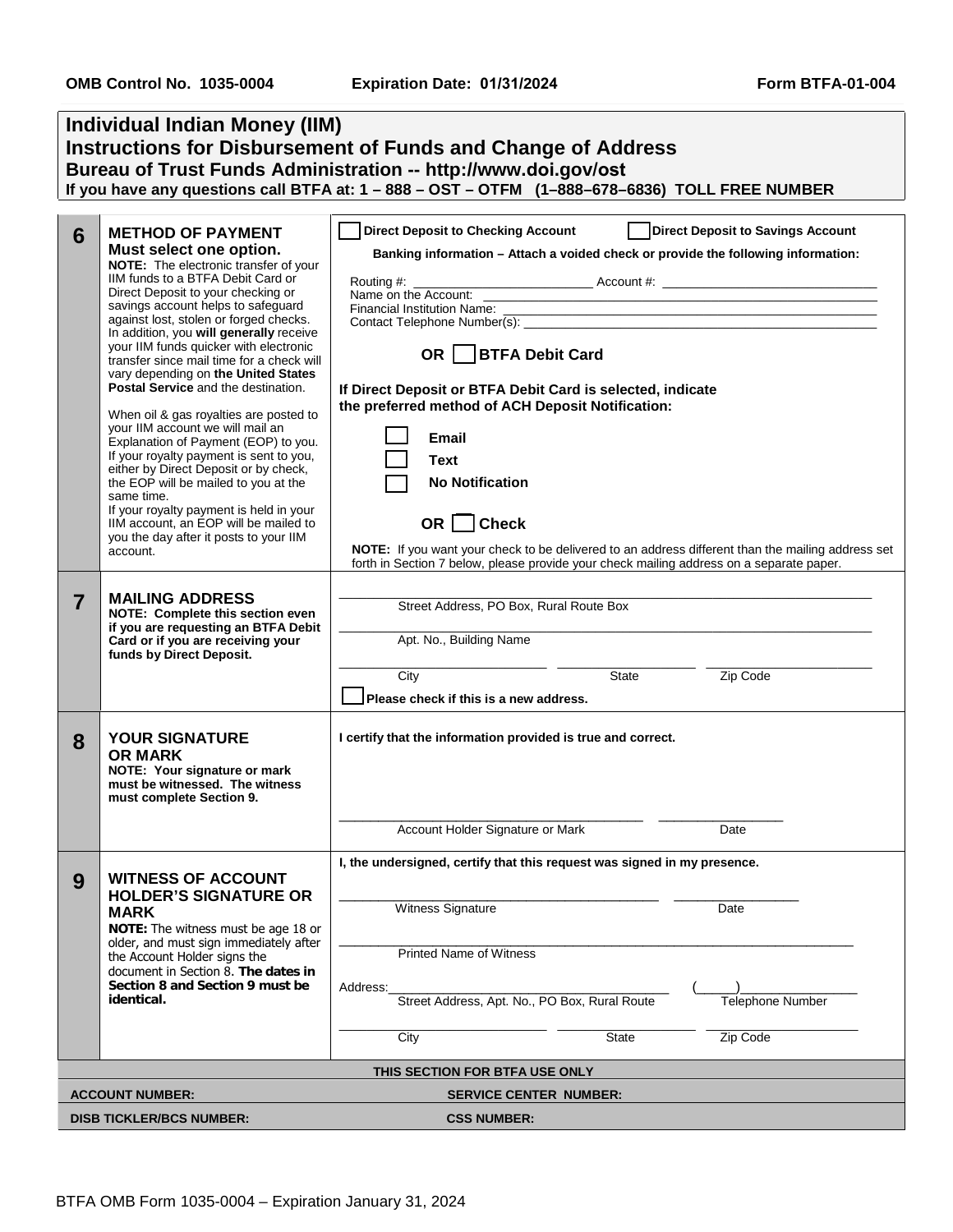## **Individual Indian Money (IIM) Instructions for Disbursement of Funds and Change of Address Bureau of Trust Funds Administration -- http://www.doi.gov/ost If you have any questions call BTFA at: 1 – 888 – OST – OTFM (1–888–678–6836) TOLL FREE NUMBER**

| THIS SECTION FOR OST USE ONLY |                                                                                         |             |                                                                                                                                                                                                                                       |  |  |  |  |
|-------------------------------|-----------------------------------------------------------------------------------------|-------------|---------------------------------------------------------------------------------------------------------------------------------------------------------------------------------------------------------------------------------------|--|--|--|--|
|                               | <b>COMPLETE FOR TELEPHONE REQUESTS</b>                                                  |             |                                                                                                                                                                                                                                       |  |  |  |  |
|                               | I. Telephone request received:<br>Time:<br>identity.                                    |             | II. Security Question(s): When changes are requested by<br>telephone, verify the identity by using a combination of any 2 of the<br>following if information is available in TFAS:<br>Social Security Number (last 4 digits or whole) |  |  |  |  |
|                               | III. BTFA Employee Information:                                                         |             | Date of Birth<br>Last Address of Record<br><b>IIM Account Number</b>                                                                                                                                                                  |  |  |  |  |
|                               |                                                                                         |             | Approximate Date and Amount of the Last                                                                                                                                                                                               |  |  |  |  |
|                               |                                                                                         |             | <b>Disbursement</b><br>NOTE: If identity is not verified, refer account holder to BTFA Field                                                                                                                                          |  |  |  |  |
|                               | Office Phone Number: <u>Communication of the Communication</u>                          |             | Office to make changes in person or by mail.                                                                                                                                                                                          |  |  |  |  |
|                               | Security password verified?   Yes<br>Account holder has not created a security password |             |                                                                                                                                                                                                                                       |  |  |  |  |
|                               | <b>COMPLETE FOR REQUESTS RECEIVED BY MAIL OR IN PERSON</b>                              |             |                                                                                                                                                                                                                                       |  |  |  |  |
|                               | Date Received:                                                                          |             | Position Title:                                                                                                                                                                                                                       |  |  |  |  |
|                               | Print BTFA Employee Name:                                                               |             | Signature:                                                                                                                                                                                                                            |  |  |  |  |
|                               |                                                                                         | Date:       |                                                                                                                                                                                                                                       |  |  |  |  |
|                               | <b>Disbursement Authorizing Official</b>                                                | Signature:  |                                                                                                                                                                                                                                       |  |  |  |  |
|                               | Acct Bal. ________________________                                                      | Print Name: |                                                                                                                                                                                                                                       |  |  |  |  |
|                               |                                                                                         |             |                                                                                                                                                                                                                                       |  |  |  |  |
|                               |                                                                                         |             | SERVICE MANAGER #                                                                                                                                                                                                                     |  |  |  |  |
|                               | Date: Prepared By                                                                       |             | <b>RFM AUDIT TRAIL</b>                                                                                                                                                                                                                |  |  |  |  |
|                               | Approved By Post QA Proved By                                                           |             | <b>INITIALS</b><br>TRAN#<br><b>DATE</b>                                                                                                                                                                                               |  |  |  |  |
|                               |                                                                                         |             |                                                                                                                                                                                                                                       |  |  |  |  |
|                               |                                                                                         |             | $\mathsf{Account}~\#$                                                                                                                                                                                                                 |  |  |  |  |

**PRINT RESET FORM**